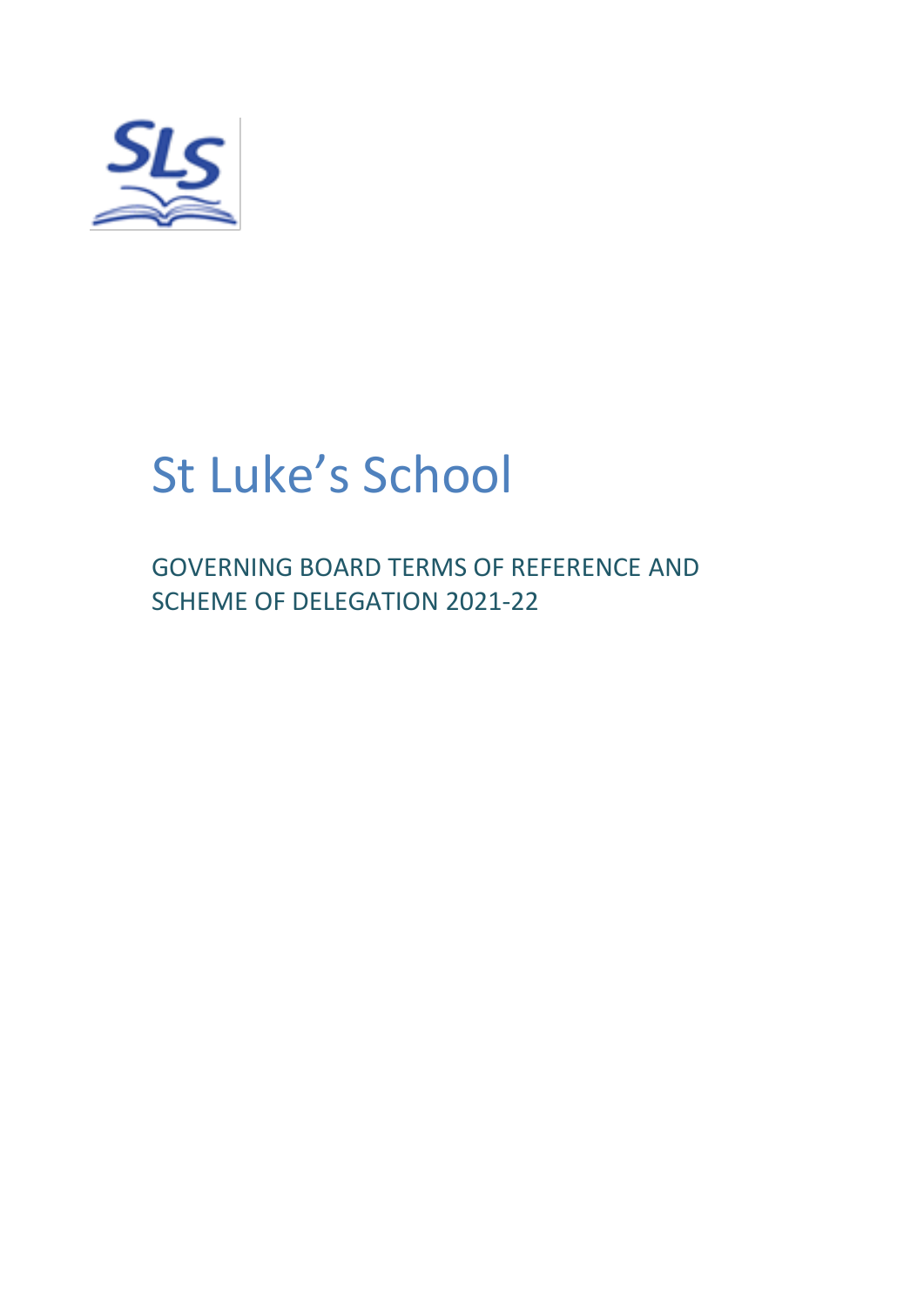

# **GENERAL**

1. The proceedings of the Governing Body and its Committees are determined in part by statutory documents, notably the Memorandum and Articles of Association of St Luke's Church of England School, and relevant legislation; and in part by decisions the Governing Body makes about the conduct of its proceedings. The information set out below are only headline points and should not be regarded as a comprehensive schedule of how the Governing Body is required to operate.

# **TERMS OF REFERENCE**

# **The general role of the Governing Body and relationship with the Headteacher**

- 2. The Headteacher is responsible for the internal organisation and management of the school; and for advising on and implementing the strategic framework as set out in the School Development and Improvement Plan. The Headteacher will be responsible for discharging many responsibilities on the Governing Body's behalf, as well as for his or her own responsibilities.
- 3. The role of the Governing Body is set out in the Governors' Handbook as published by the DfE; in particular:

*"The purpose of governance is to provide confident, strategic leadership and to create robust accountability, oversight and assurance for educational and financial performance. All boards, no matter what type of schools or how many schools they govern, have three core functions:*

- *Ensuring clarity of vision, ethos and strategic direction;*
- *Holding executive leaders to account for the educational performance of the organisation and its pupils, and the performance management of staff; and*
- *Overseeing the financial performance of the organisation and making sure its money is well spent."*

# **Specific Areas of Responsibility and Oversight**

- 
- 4. The Governing Body as a whole will exercise responsibility for and oversight over the following:
	- (a) The Mission and Vision of the St Luke's Church of England School
	- (b) The overall policy and strategic direction of St Luke's Church of England School
	- (c) The School Development and Improvement Plan
	- (d) The adoption and monitoring of Key Targets for St Luke's Church of England School
	- (e) The adoption of the annual budget and major financial decisions
	- (f) The overall curriculum
	- (g) The Annual Report and Accounts
	- (h) School policies
	- (i) The overall governance of St Luke's Church of England School, including oversight of committees and appointment of governors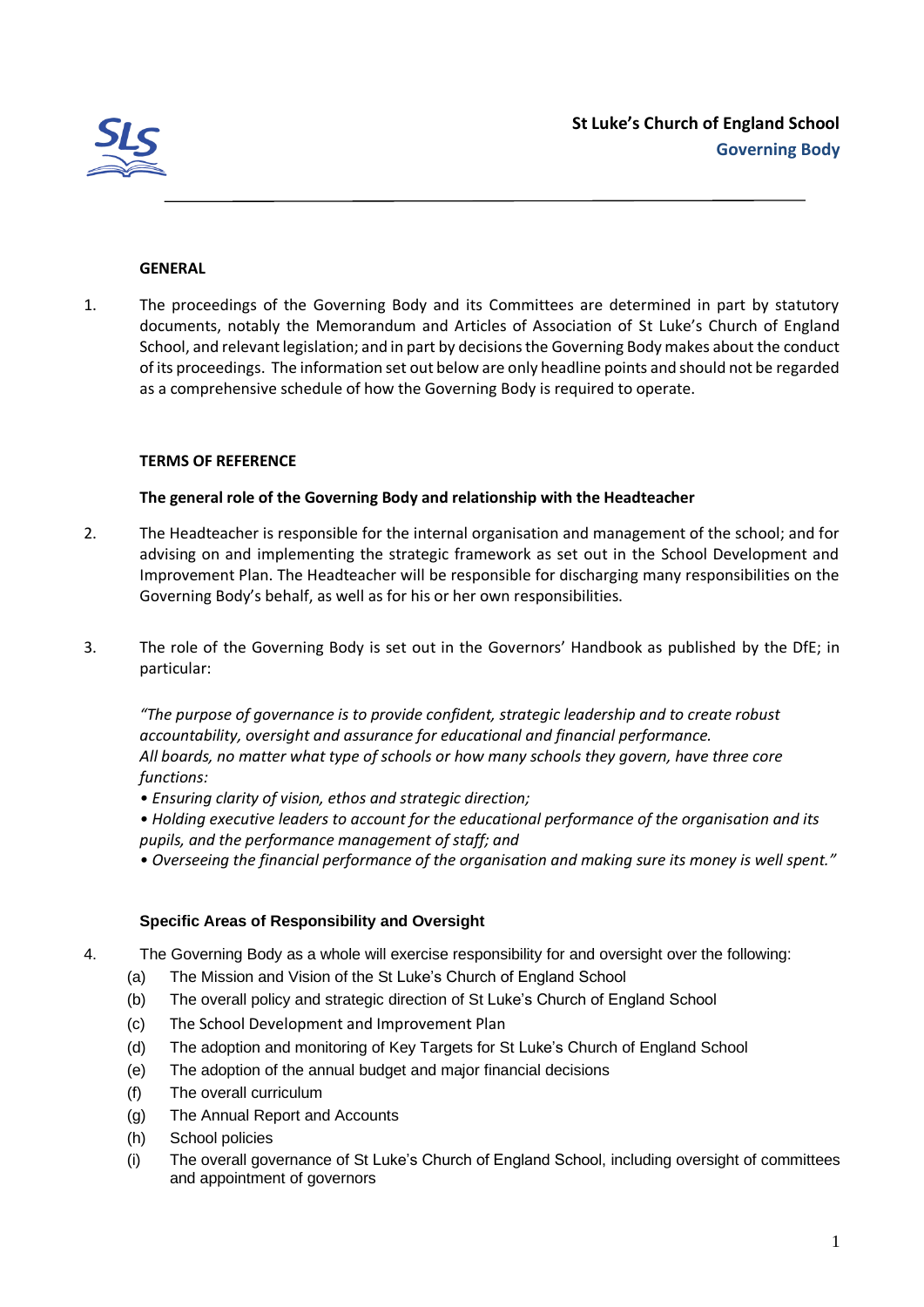- (j) Any statutory inspection of the school
- (k) Relations with the LDBS, DfE, ESFA, LB Camden, and St Luke's Church
- (l) Any other statutory matters which are determined to be the responsibility of the full governing body
- (m) Any other matters referred to it by Committees set up by the governing body

# **MEMBERSHIP**

- 5. The Membership of the Governing Body is as set out in the Articles & Memorandum of Association, namely:
	- 7 Foundation Governors, nominated by the Parochial Church Council of St Luke's Church to include the Vicar ex-officio
	- The Headteacher ex-officio
	- 2 elected parent governors
	- 1 elected teacher governor
	- 1 governor nominated by the LDBS
	- Co-opted governors

# **VOTING RIGHTS**

6. All governors have equal voting rights. In the event of an equal division of votes, the chair shall have a second or casting vote

# **APPOINTMENT OF CHAIR AND VICE-CHAIR**

7. At their first meeting in the school year, the governors shall elect a chair and a vice-chair from among their number. A governor who is employed to work at the School shall not be eligible for appointment or election as chair or vice-chair, respectively.

# **POWERS OF DELEGATION**

- 8. Subject to the articles, the governors may delegate any of their powers or functions to any committee or to the Headteacher or any other holder of executive office. Any delegation may be made subject to conditions. Any exercise of delegated powers or functions shall be reported to the governing body by the individual or committee concerned.
- 9. A schedule of delegated powers and functions is available separately and reviewed annually.

# **OVERSIGHT OF COMMITTEES**

- 10. The Governing Body has general oversight of all Committees and working parties set up by the Governing Body, but specifically those Committees which report directly to it, namely:
	- Resources Committee
	- School improvement Committee
	- Standing committee
	- Sub-Committees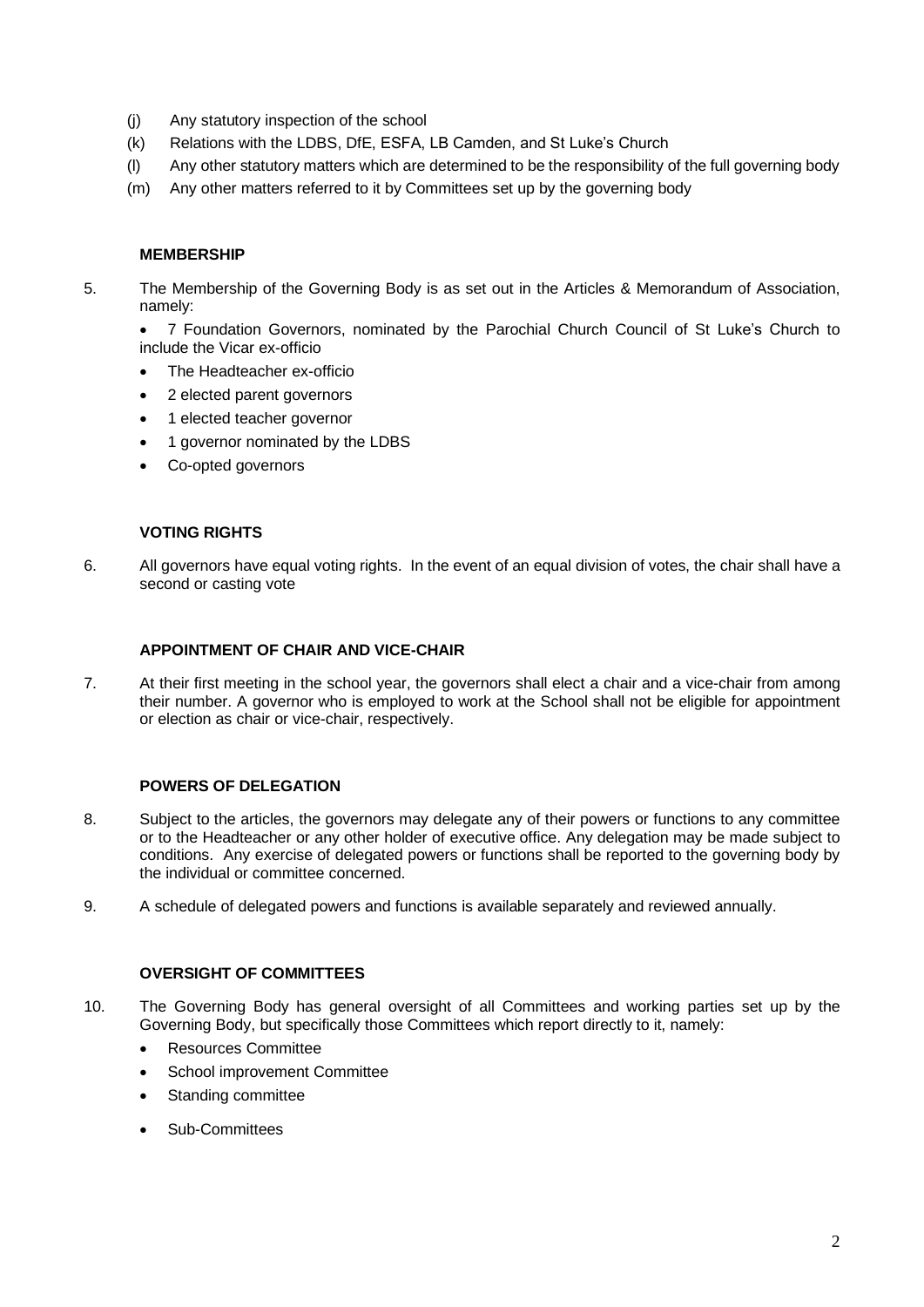#### **QUORUM**

11. The quorum for a meeting or vote of the Governing Body shall be any three governors or, where greater, one third of the total number of governors holding office at the date of the meeting.

#### **ACCOUNTABILITY**

- 12. Accounts shall be prepared in accordance with the provision of the Companies Act 2006 (including any statutory modification or enactment)
- 13. The governors shall comply with their obligations under the Charities Act 1993 (or any statutory reenactment or modification) with regard to the preparation of an annual report and annual return.

#### **SECRETARIAT**

14. Each year the governors shall appoint a secretary who shall be known as 'the clerk'.

# **OTHER PROCEDURAL MATTERS**

- 15. Other procedural matters affecting the Governing Body are set out in the Articles and Memorandum of Association of St Luke's Church of England School and by any other procedures as may be determined from time to time by the Governing Body.
- 16. Any Governor shall be able to participate in meetings of the Governors by telephone or video (clause 123) provided that they have given notice 48 hrs in advance and subject to provisos in the Articles.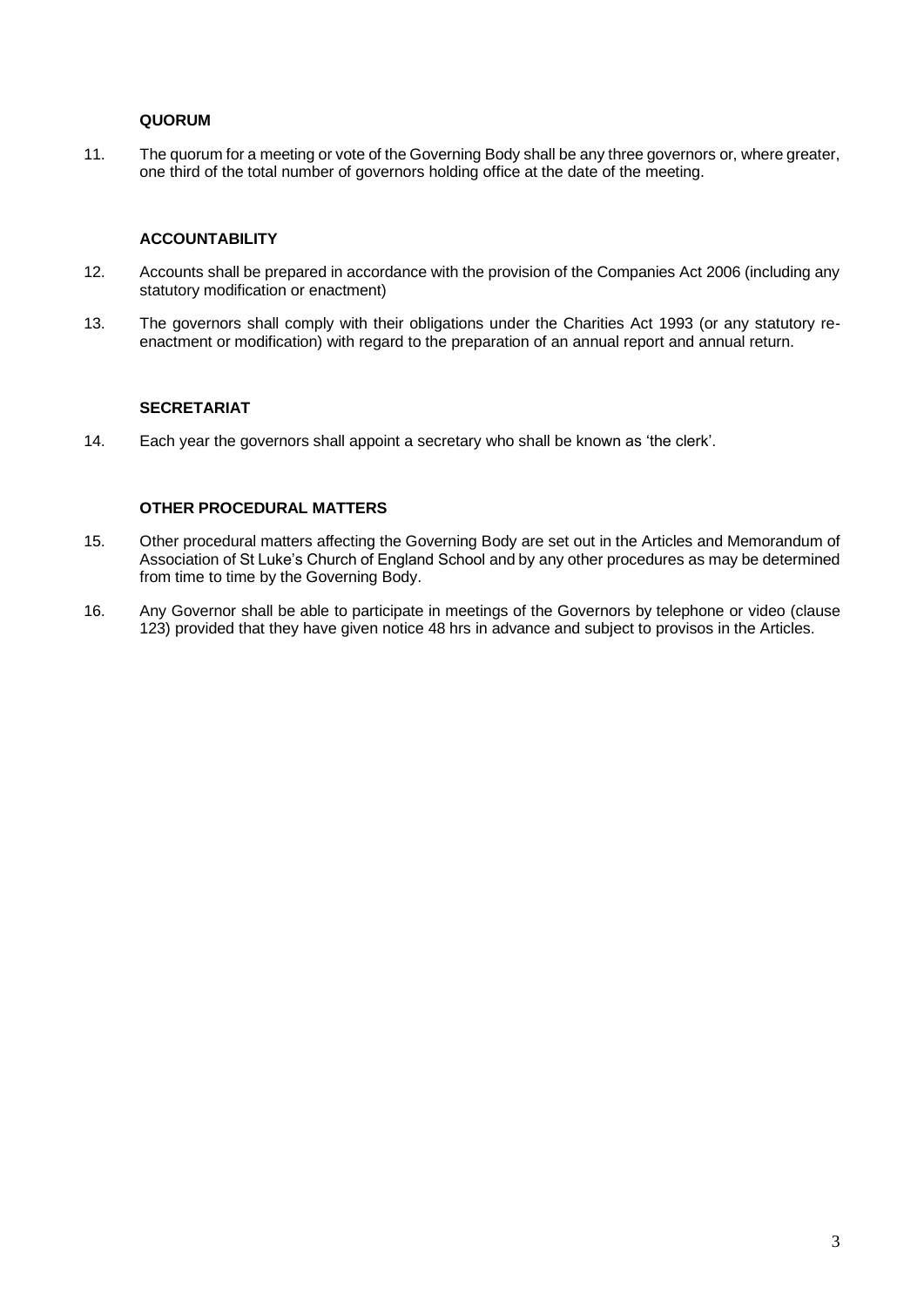

# **St Luke's Church of England School School Improvement Committee (SIC)**

# **Specific Areas of Responsibility and Oversight**

- 1. The School Improvement Committee will exercise responsibility for and oversight over the following areas:
- (a) Pupils
	- Admissions sub committee- ranking, policy, procedure and practice
	- Attendance
	- **Behaviour**
	- Bullying
	- **Equalities**
	- Additional Educational Needs including Special Educational Needs and Disabilities
	- **Safeguarding**
	- Teaching, learning and assessment
	- Pupil outcomes: standards and overall levels of achievement including disadvantaged students
	- Pupil progress for all groups and narrowing the gap
	- Any other matters particular relating to children's personal development and well-being
- (b) Parents and care-givers
	- Liaison between school and home including arrangements for reporting to and informing parents of their children's attainments, achievements and general conduct
	- Home-School Agreement
	- Arrangements for consulting with parents and listening to their views
- (c) Community
	- Relations with St Luke's Church
	- Relations with the LDBS family of schools and the Camden family of schools
- (d) Curriculum
	- Curriculum Implementation
	- Significant or major changes to the curriculum
	- Relationships and Sex Education (RSE)
- (e) Monitoring on-going compliance with school values, aims and ethos across the life of the school
- (f) Key Targets set by the Governors in respect of any of the above areas
- (g) Any other matters referred to it by the Governing Body

#### **MEMBERSHIP**

- 2. The Membership of this Committee shall consist of the following:
	- The Headteacher shall be an ex-officio member
	- Up to six additional Governors appointed by the Governing Body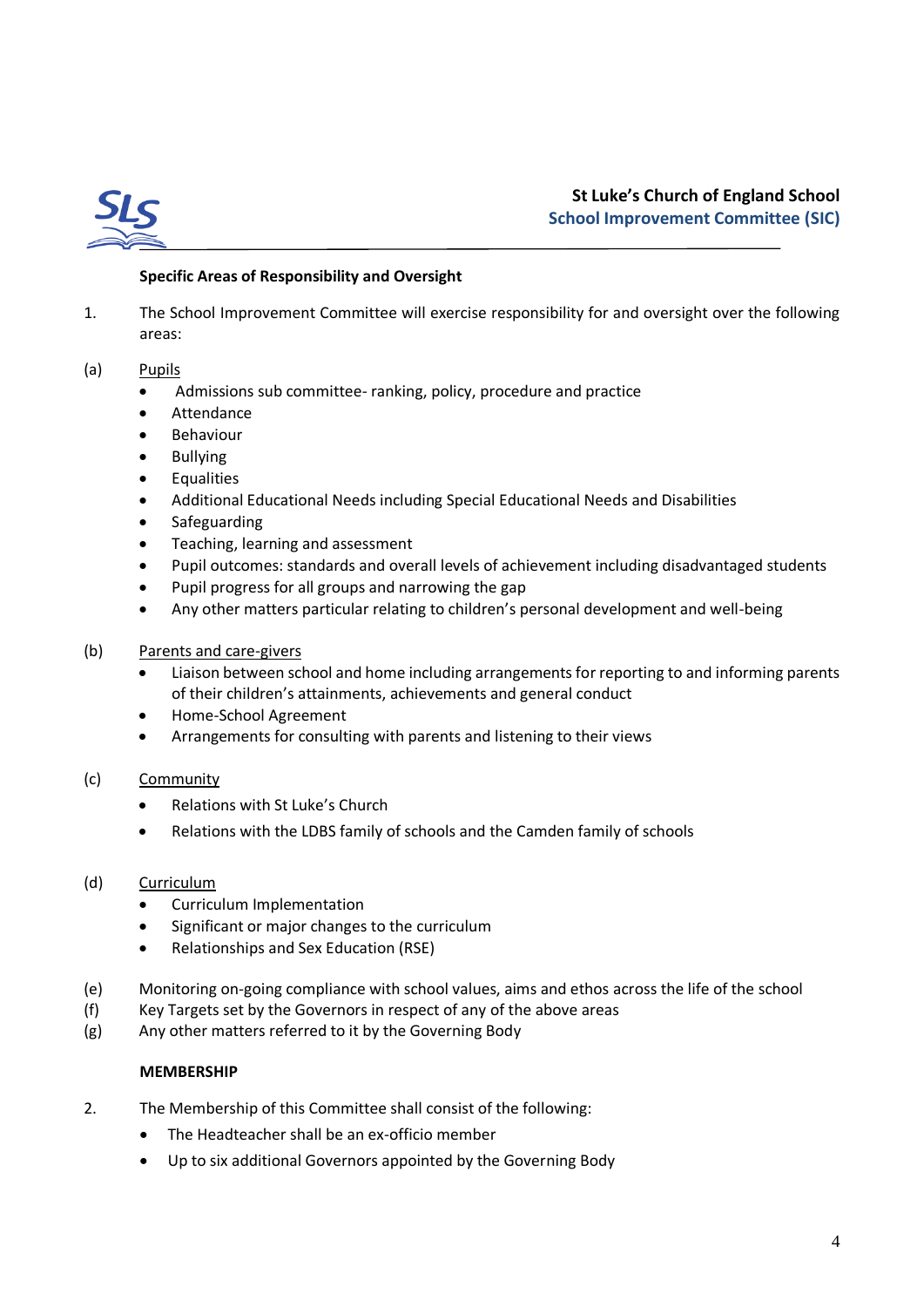In attendance:

• Members of staff with leadership responsibilities for Teaching and Learning

# **VOTING RIGHTS**

3. All members have equal voting rights. In the event of an equal division of votes, the Chair shall have a second or casting vote. However, no vote on any matter shall be taken at a meeting of a committee of the governors unless the majority of members of the committee present are governors. (See Articles of Association)

# **APPOINTMENT OF CHAIR AND VICE-CHAIR**

4. The Committee shall each school year elect a Chair from among their number. A governor who is employed to work at the School shall not be eligible for appointment or election as Chair.

# **DELEGATED POWERS & FUNCTIONS**

5. A schedule of delegated powers and functions is available separately and reviewed annually.

#### **OVERSIGHT OF POLICIES**

6. Policies and procedures as per the agreed delegated schedule

#### **FREQUENCY OF MEETING**

7. The Committee shall meet at least 3 times per year but may meet more frequently as required.

#### **QUORUM**

8. The quorum for a meeting of the Committee shall be any three members.

#### **ACCOUNTABILITY**

9. This Committee reports directly to the Governing Body which receives minutes, reports and recommendations from the Committee.

# **SECRETARIAT**

10. The agenda is prepared and circulated by the Clerk, and minutes of the meeting are circulated to all governors.

#### **OTHER PROCEDURAL MATTERS**

11. Other procedural matters affecting the Governing Body are set out in the Articles and Memorandum of Association of the St Luke's Church of England School and by any other procedures as may be determined from time to time by the Governing Body.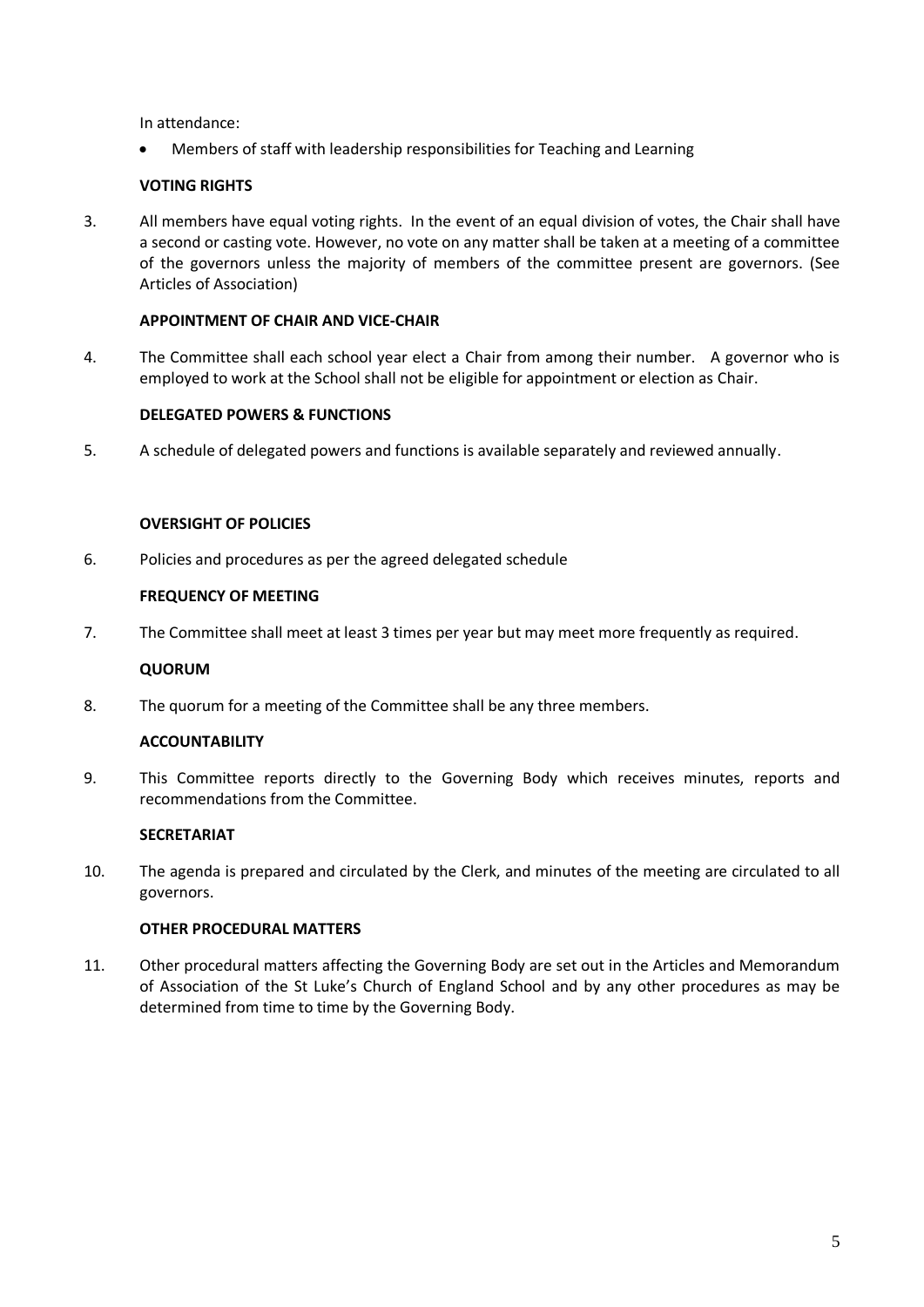

# **Specific Areas of Responsibility and Oversight**

- 1. The Resources Committee will exercise responsibility for and oversight over the following:
- (a) The overall finances of St Luke's Church of England School, including:
	- The annual budget (for recommendation to the Governing Body) and monitoring of that budget
	- Governors Fund (if any)
	- Charging policy; income generation policy; lettings policy
	- Financial procedures (including compliance with the Academies Financial Handbook); delegation of spending authority and virement policies
	- Policy and decisions regarding contracts and service level agreements
	- Insurance arrangements
	- Governors expenses policy
- (b) The Premises of the St Luke's Church of England School, including:
	- Annual Maintenance and Improvement programme
	- Any capital projects
	- Health & Safety in relation to premises, including site security
	- Access
	- Premises Insurance
	- Issues relating to the co-location with St Luke's Church
	- Issues relating to the licence between St Luke's School and St Luke's Church
- (c) The Personnel of St Luke's Church of England School, including:
	- Staff recruitment procedures
	- Equal Opportunities
	- Employment contractual matters
	- Pay policy
	- Staff well-being
	- (d) Key Targets agreed by the Governing Body for St Luke's Church of England School in respect of any of the above areas
	- (e) Any other matters referred to it by the Governing Body or set out in the Scheme of Delegation

# **MEMBERSHIP**

- 2. The Membership of this Committee shall consist of the following:
	- The Headteacher shall be an ex-officio member
	- Up to six additional Governors appointed by the Governing Body In attendance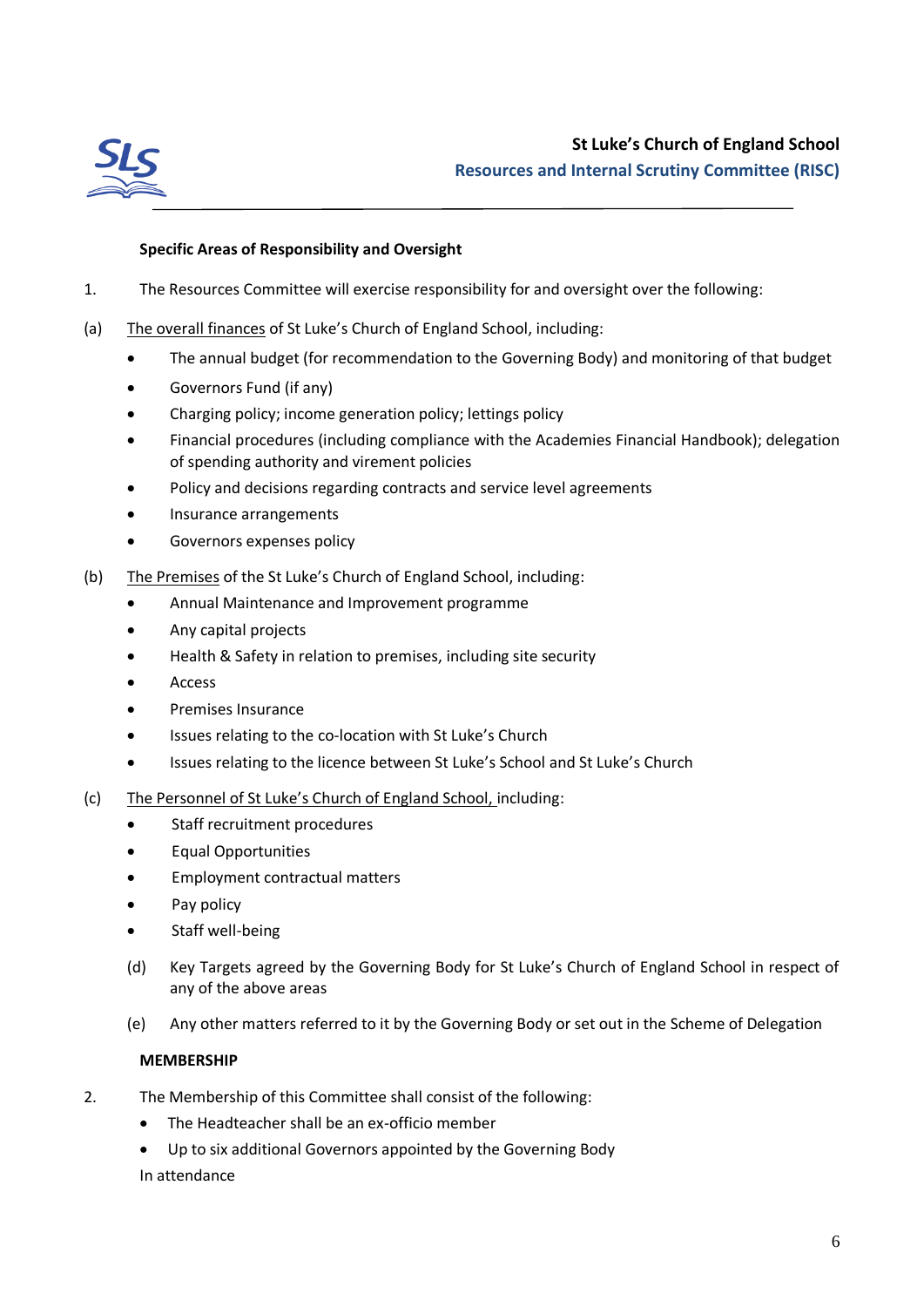• Members of staff with leadership responsibilities for Finance, Premises and Personnel

At the first meeting of the year, each Committee member shall be allocated one or more individual lead areas from (4) areas of responsibility and oversight

# **VOTING RIGHTS**

3. All members have equal voting rights. In the event of an equal division of votes, the Chair shall have a second or casting vote. However, no vote on any matter shall be taken at a meeting of a committee of the governors unless the majority of members of the committee present are governors. (See Articles of Association)

# **APPOINTMENT OF CHAIR AND VICE-CHAIR**

4. The Committee shall each school year elect a Chair from among their number. A governor who is employed to work at the School shall not be eligible for appointment or election as Chair.

#### **DELEGATED POWERS & FUNCTIONS**

5. A schedule of delegated powers and functions is available separately and reviewed annually.

#### **OVERSIGHT OF POLICIES**

6. Policies and procedures as per the agreed delegated schedule : namely: Redundancy Procedures; Grievance and Discipline Procedures; Managing Staff Sickness Absence; Capability Procedures)

#### **FREQUENCY OF MEETING**

7. The Committee shall meet at least 3 times per year but may meet more frequently as required

# **QUORUM**

8. The quorum for a meeting of the Committee shall be any three members.

# **ACCOUNTABILITY**

9. This Committee reports directly to the Governing Body which receives minutes, reports and recommendations from the Committee.

# **SECRETARIAT**

10. The agenda is prepared and circulated by the clerk and minutes of the meeting are circulated to all governors.

#### **OTHER PROCEDURAL MATTERS**

11. Other procedural matters affecting the Governing Body are set out in the Articles and Memorandum of Association of the St Luke's Church of England School and by any other procedures as may be determined from time to time by the Governing Body.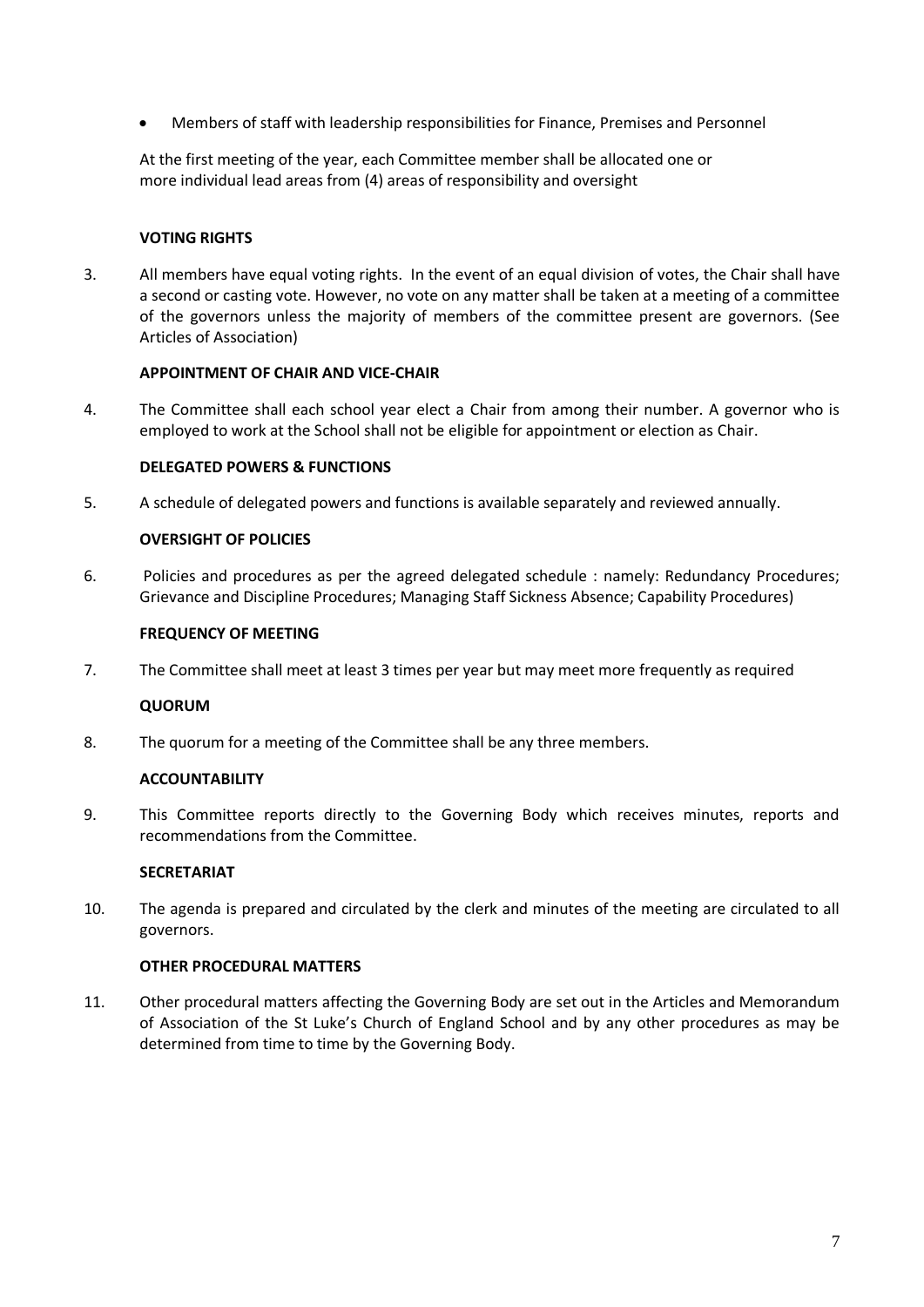

#### **MAIN PURPOSE OF THE STANDING COMMITTEE**

1. To act on behalf of the Governing Body for the undertaking of urgent business beyond the scope of Chair's action. The Standing Committee shall meet on an occasional basis in respect of urgent business or to deal with matters remitted to it by the Governing Body, the Resources Committee or School Improvement Committee.

#### **MEMBERSHIP**

- 2. The Membership of this Committee shall consist of the following:
	- The Chair and Vice-Chair of the Governing Body
	- The Headteacher
	- The Chair of the Resources Committee (if different)
	- The Chair of the School Improvement Committee (if different)

# **VOTING RIGHTS**

3. All members have equal voting rights. In the event of an equal division of votes, the chair shall have a second or casting vote.

# **APPOINTMENT OF CHAIRMAN AND VICE-CHAIRMAN**

4. The Chair and Vice-Chair of the Standing Committee shall be the Chair and Vice-Chair of the Governing Body respectively.

# **DELEGATED POWERS & FUNCTIONS**

5. A schedule of delegated powers and functions is available separately and reviewed annually.

# **OVERSIGHT OF COMMITTEES**

6. The Standing Committee has no responsibility for the oversight of any committee.

#### **ACCOUNTABILITY**

7. Any business conducted shall be reported to the Governing Body.

#### **QUORUM**

8. The quorum for a meeting of the Committee shall be any three members.

#### **SECRETARIAT**

9. Agendas and papers shall normally be prepared by the Chairman of the Committee. The Committee shall nominate one of its members to take notes during the meeting and to use the standard report format for reporting back to the Governing Body.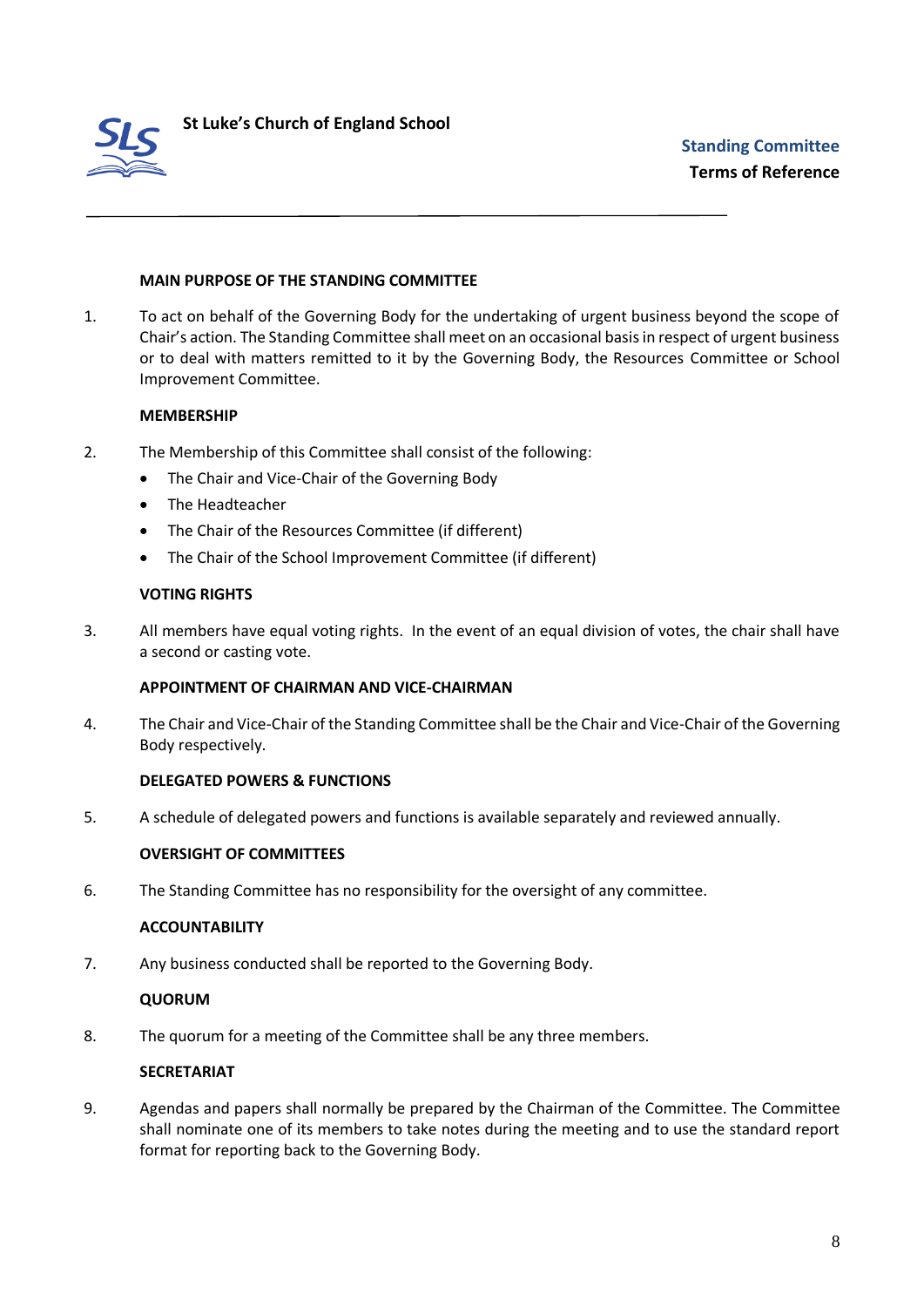# **OTHER PROCEDURAL MATTERS**

10. Other procedural matters affecting the Governing Body are set out in the Articles and Memorandum of Association of St Luke's Church of England School and by any other procedures as may be determined from time to time by the Governing Body.



**St Luke's Church of England School Working Party Guidelines** 

Working Parties can be set up to consider a specific issue or to deal with a particular area and report back to the governing body.

Working Parties have no formal delegated powers.

For each Working Party, the Governing Body must determine and set out in writing:

- · the terms of reference, specifying the extent of the powers delegated to the committee;
- · the membership.

The Governing Body should also consider the arrangements for the following:

- · the chairmanship (NB: anybody employed to work at the school cannot act as chair);
- · the clerking;
- · determining the quorum;
- · the frequency with which the Working Party should report to the governing body; and
- · the date by which the Working Party should complete its work.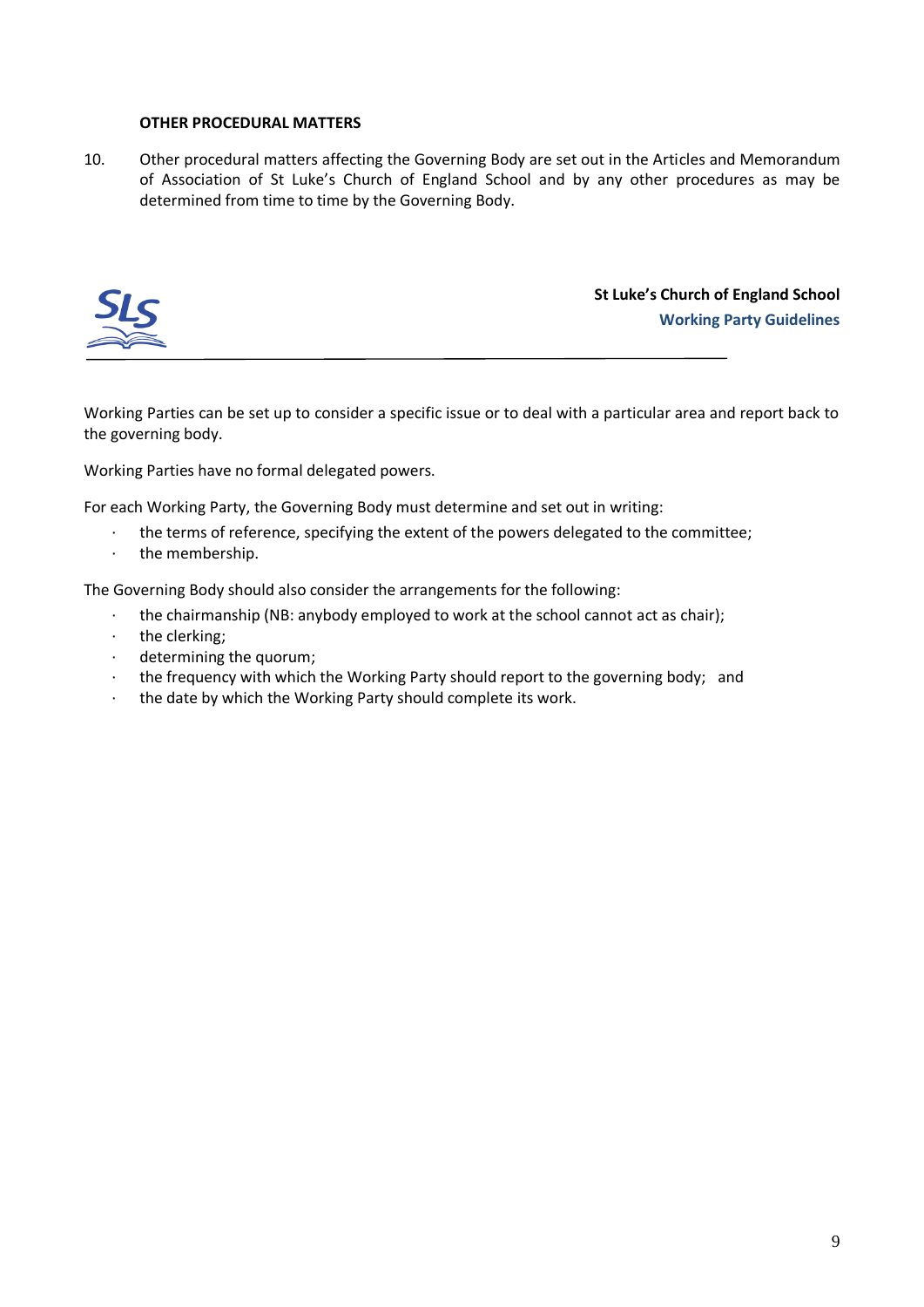

Pay panel and HT PMR annually in the autumn term, other Panels and committees as required.

#### **HEADTEACHER'S PERFORMANCE REVIEW**

1. To review the Targets and Objectives of the Headteacher and to agree any pay award or pay progression

Membership: Two governors as delegated, together with an external appraiser as agreed by the FGB. Quorum: Three.

#### **STAFF GRIEVANCE COMMITTEE**

2. To consider matters relating to staff grievance in accordance with agreed procedures, and to make such decisions as fall to it to make under those procedures.

Membership: Three governors from their number as available Quorum: Three.

#### **DISCIPLINE COMMITTEE**

- 3. To consider either
	- a. the reinstatement of a pupil in accordance with statutory requirements including representations made by parents/carers following the actions of the Headteacher to exclude.
	- b. OR disciplinary matters in relation to a staff member in accordance with HR policy

Membership: Three governors from their number as available Quorum: Three.

#### **STAFF PAY PANEL**

4. To review the recommendations of the Headteacher to award pay progression with respect to Pay and Appraisal policy guidelines

Membership: Three governors as directly delegated Quorum: Three.

#### **APPEALS COMMITTEE**

5. To hear appeals against decisions made by a previous panel of Governors for matters relating to HT and Staff pay awards, Staff discipline or grievance, or complaints.

Membership: Three governors from their number as available and not involved at any earlier stage.

Quorum: Three.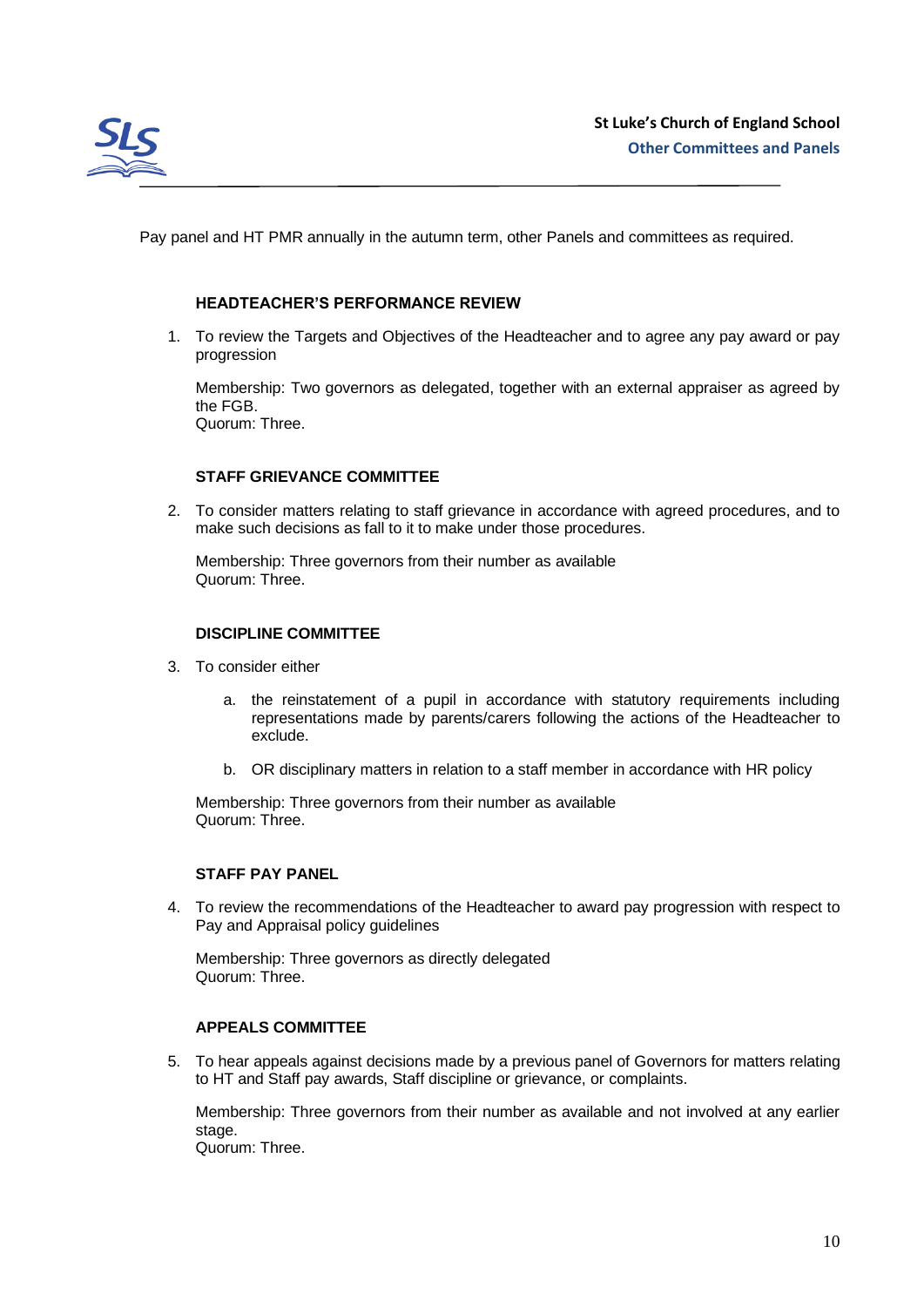# **STATEMENT OF DELEGATED AUTHORITY 2021-22 St Luke's Church of England School**

The Governing Body has overall responsibility for decisions made under delegation and, where possible, will always seek advice from the Headteacher before making decisions.

The Governing Body has not delegated any decision-making responsibility to any individual governor, however each individual governor takes a lead role in one or more areas and this carries a responsibility to support policy review and effective decision-making in this area.

This scheme has been prepared in line with the current Governor's Handbook, DfE guidance and the school's Funding Agreement and Articles of Association. If any of these documents were to change they would take precedence over this statement. The full Governing Body will review the statement at the first meeting of each academic year.

Level 1 Decision made by whole Governing Body

Level 2 Decision delegated to a committee of the Governing Body

Level 3 Decision delegated to Headteacher

Grey Function cannot be carried out at this level

| <b>Key Function</b> |                | <b>Tasks</b>                                                                    | <b>Decision level</b> |   |    |  |
|---------------------|----------------|---------------------------------------------------------------------------------|-----------------------|---|----|--|
|                     |                |                                                                                 | 1                     | 2 | З. |  |
| Core                | $\mathbf{1}$   | Ensuring clarity of vision, ethos and strategic direction                       |                       |   |    |  |
|                     | 2              | Holding the headteacher to account for the educational performance of the       |                       |   |    |  |
|                     |                | school and its pupils, and the performance management of staff                  |                       |   |    |  |
|                     | 3              | Overseeing the financial performance of the school and making sure its money    |                       |   |    |  |
|                     |                | is well spent                                                                   |                       |   |    |  |
|                     | 4              | Day-to-day management and running of the school                                 |                       |   |    |  |
|                     | 5              | To develop and propose the school budget                                        |                       |   |    |  |
|                     | 6              | Appoint the Headteacher as Accounting Officer (AO)                              |                       |   |    |  |
|                     | $\overline{7}$ | Make sure the school participates in annual exercises to consolidate accounts   |                       |   |    |  |
|                     |                | with those of the ESFA                                                          |                       |   |    |  |
|                     | 8              | Approve a balanced budget in each financial year in line with the School's      |                       |   |    |  |
|                     |                | charitable objects                                                              |                       |   |    |  |
|                     | 9              | Appoint a registered statutory auditor and prepare annual financial statements  |                       |   |    |  |
|                     |                | in line with ESFA's Accounts Direction                                          |                       |   |    |  |
|                     | 10             | To monitor monthly management accounts                                          |                       |   |    |  |
|                     | 11             | To monitor termly expenditure                                                   |                       |   |    |  |
|                     | 12             | To enter into contracts with a value of up to £1000pa                           |                       |   |    |  |
|                     | 13             | To enter into contracts with a value above £1000pa                              |                       |   |    |  |
| <b>Budget</b>       | 14             | To investigate irregularities                                                   |                       |   |    |  |
|                     | 15             | To make payments up to £5000                                                    |                       |   |    |  |
|                     | 16             | To make payments above £5000                                                    |                       |   |    |  |
|                     | 17             | To approve any virements between budget headings                                |                       |   |    |  |
|                     | 18             | To appoint a Responsible Officer or internal financial audit                    |                       |   |    |  |
|                     | 19             | To approve a charging and remissions policy                                     |                       |   |    |  |
|                     | 20             | Monitoring financial benchmarking and value for money                           |                       |   |    |  |
|                     | 21             | Make sure the School's resources are used for the purpose for which they        |                       |   |    |  |
|                     |                | were received and that the School complies with the law and its articles of     |                       |   |    |  |
|                     |                | association                                                                     |                       |   |    |  |
|                     | 22             | Make sure that the School acts responsibly, that assets are protected and used  |                       |   |    |  |
|                     |                | for the benefit of the School, that the School is solvent and keeps appropriate |                       |   |    |  |
|                     |                | financial records                                                               |                       |   |    |  |
| <b>Staffing</b>     | 23             | Headteacher appointment in line with safer recruitment practices                |                       |   |    |  |
|                     | 24             | SLT appointments in line with safer recruitment practices                       |                       |   |    |  |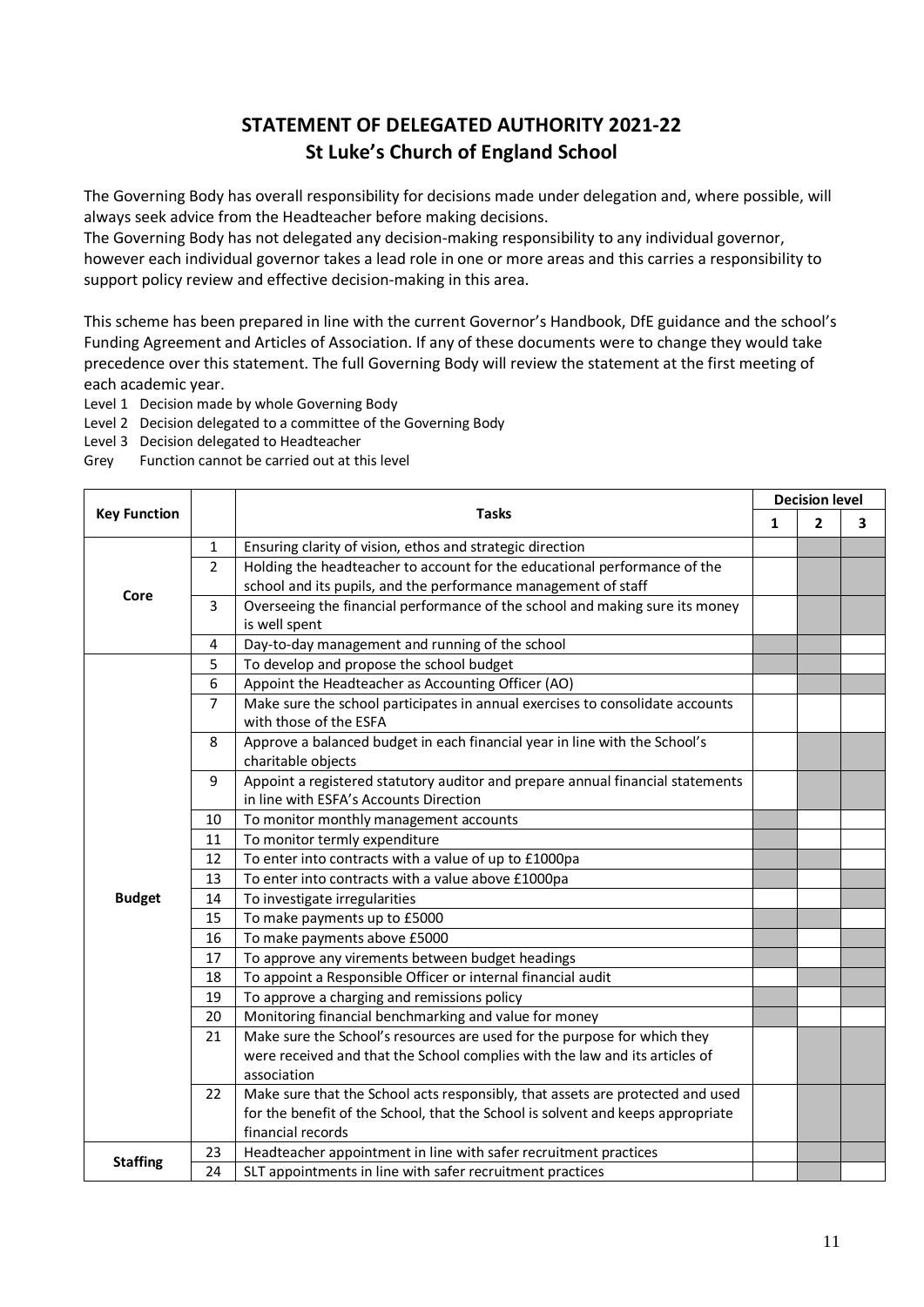|                     | 25       | To approve the staffing complement                                                                                                    |  |  |
|---------------------|----------|---------------------------------------------------------------------------------------------------------------------------------------|--|--|
|                     | 26       | Other staff appointments in line with safer recruitment practices                                                                     |  |  |
|                     | 27       | Make sure 'reasonable adjustments' are made in the case of an employee with                                                           |  |  |
|                     |          | a health issue or disability                                                                                                          |  |  |
|                     | 28       | Approve a pay policy                                                                                                                  |  |  |
|                     | 29       | Approve pay awards                                                                                                                    |  |  |
|                     | 30       | To establish disciplinary, capability, whistleblowing and grievance procedures                                                        |  |  |
|                     | 31       | Dismissal of other staff                                                                                                              |  |  |
|                     | 32       | <b>Suspending Headteacher</b>                                                                                                         |  |  |
|                     | 33       | Suspending staff (except Headteacher)                                                                                                 |  |  |
|                     | 34       | Ending a suspension (Headteacher)                                                                                                     |  |  |
|                     | 35       | Ending a suspension (except Headteacher)                                                                                              |  |  |
|                     | 36       | Determining dismissal payments/early retirement                                                                                       |  |  |
|                     | 37       | To develop a curriculum in line with the School's funding agreement, including                                                        |  |  |
|                     |          | adherence to the EYFS framework                                                                                                       |  |  |
|                     | 38       | Responsibility for standards of teaching                                                                                              |  |  |
|                     | 39       | Responsibility for individual children's education                                                                                    |  |  |
|                     | 40       | To approve a policy for the provision of sex education in line with the School's                                                      |  |  |
| <b>Curriculum</b>   |          | funding agreement                                                                                                                     |  |  |
|                     | 41       | To support the Prevent programme, to prohibit political indoctrination, and to                                                        |  |  |
|                     |          | ensure the balanced treatment of political issues                                                                                     |  |  |
|                     | 42       | To determine appropriate extra-curricular activities and to ensure proper                                                             |  |  |
|                     |          | safeguards are in place for any such activities                                                                                       |  |  |
|                     | 43       | To approve a policy for meeting children's SEN and to appoint a 'responsible                                                          |  |  |
|                     |          | person' with responsibility to make sure children's needs are met                                                                     |  |  |
| <b>Meeting</b>      | 44       | To make sure there is a SENCDO who is a qualified teacher and that they                                                               |  |  |
| children's          |          | achieve a National Award in Special Educational Needs Co-ordination within                                                            |  |  |
| needs               |          | three years of appointment                                                                                                            |  |  |
|                     | 45       | To appoint a qualified designated teacher to promote the educational                                                                  |  |  |
|                     |          | achievement of looked after children                                                                                                  |  |  |
|                     | 46       | To approve an appraisal policy                                                                                                        |  |  |
|                     | 47       | Headteacher's appraisal                                                                                                               |  |  |
| Performance         | 48       | Other SLT appraisal                                                                                                                   |  |  |
| Management          | 49       | Other staff appraisal                                                                                                                 |  |  |
|                     | 50       | Regular review of effectiveness of the governing body                                                                                 |  |  |
|                     | 51       | To set annual school targets and to make sure targets and end of Key Stage                                                            |  |  |
|                     |          | results are published                                                                                                                 |  |  |
|                     | 52       | Understanding the performance of the school in core areas: pupil achievement                                                          |  |  |
|                     |          | and financial stability                                                                                                               |  |  |
| <b>School</b>       | 53       | Engage with key stakeholders: staff and pupil voice, parents                                                                          |  |  |
| performance         | 54       | To make sure that children participate in statutory assessments                                                                       |  |  |
|                     | 55       | To make sure that the school takes part in performance tables data checking                                                           |  |  |
|                     |          | exercises                                                                                                                             |  |  |
|                     | 56       | Before the end of the summer term of each school year, to provide parents                                                             |  |  |
|                     |          | with a written report on their child's achievements.                                                                                  |  |  |
|                     | 57       | To approve a behaviour policy                                                                                                         |  |  |
|                     | 58       | To decide whether or not to confirm permanent and fixed term exclusions.                                                              |  |  |
| <b>Exclusions</b>   | 59       | To direct reinstatement of excluded pupils                                                                                            |  |  |
|                     | 60       | To establish an Independent Review Panel                                                                                              |  |  |
|                     | 61       | To approve and consult on the admissions arrangements and to make sure that                                                           |  |  |
| <b>Admissions</b>   |          | such arrangements fall within the Admissions Code                                                                                     |  |  |
|                     | 62       | To make admissions decisions within the policy                                                                                        |  |  |
|                     |          |                                                                                                                                       |  |  |
|                     |          |                                                                                                                                       |  |  |
| <b>School ethos</b> | 63<br>64 | To appeal against LA directions to admit pupil(s)<br>To ensure the provision of RE in line with the School's Church of England status |  |  |